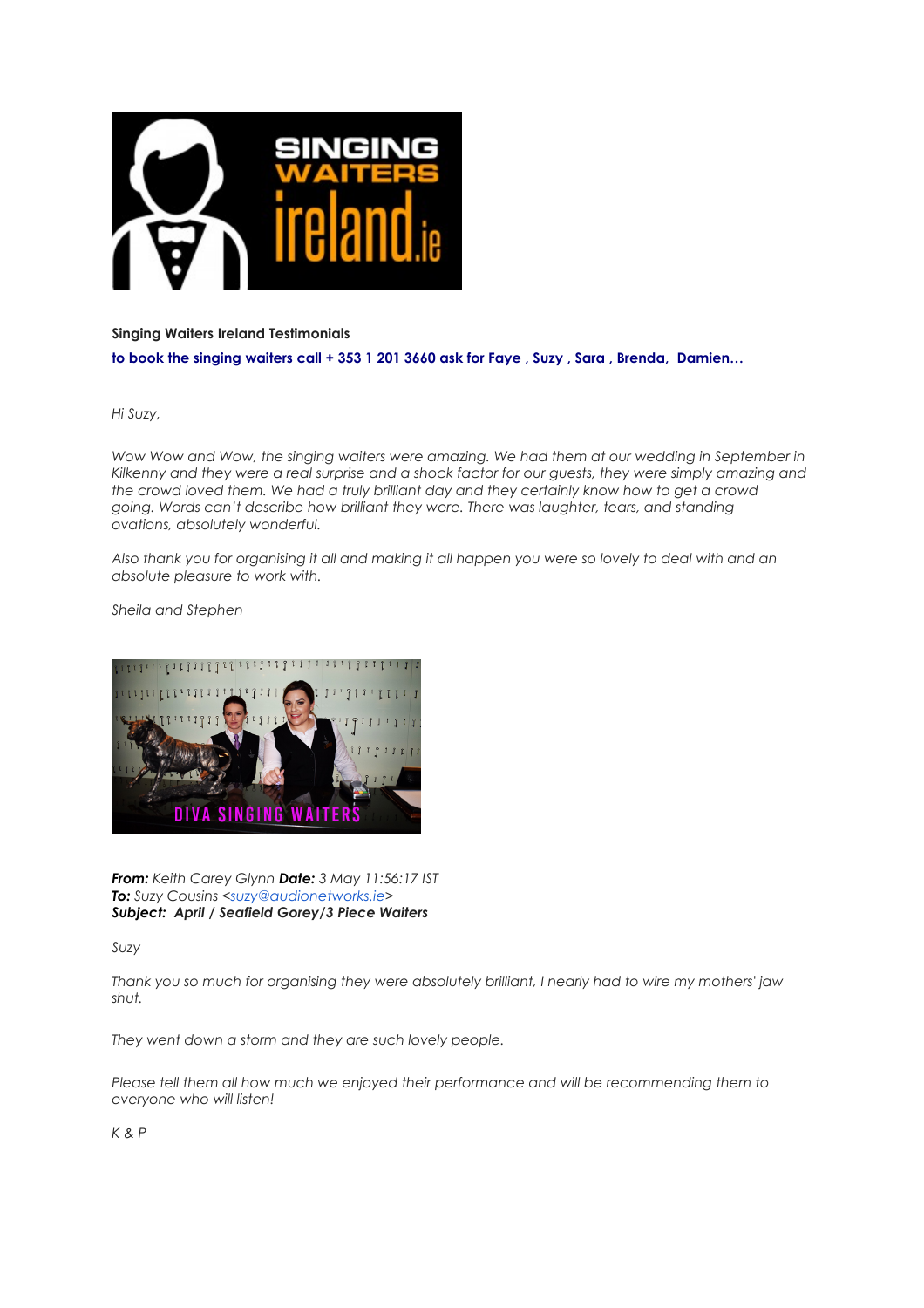

**From:** Frances Forster **Date:** 14 June 15:46:45 GMT+01:00**To:** Faye Sherlock [<faye@audionetworks.ie>](mailto:faye@audionetworks.ie) **Subject: Re: Frances Forster| May | Mount Druid, Castletowngeoghegan, Co Westmeath.| The opera waiters**

Hi Faye,

They were BRILLIANT, No one knew about the surprise but I did let the best man in on the secret just before they started singing. Mount Druid is a super venue and they blended in very well with the staff beforehand. Much enjoyed by everyone. Thanking you Kind regards Frances

**From:** "Lydia Ensor" **Subject: Re Milltown Charity Day Date:** 13 September 14:01:03 IST **To:** "'Suzy Cousins'" <[suzy@audionetworks.ie](mailto:suzy@audionetworks.ie)>

Hi Suzy,

Thank you for all your help in arranging the Diva Singing Waiters for our Charity event on Friday they were just fantastic and **its thanks to them that our fundraiser was such a success.**

Their interaction with the diners was superb,

I reckon they learnt a thing or two about serving white wine cold!!

## **By the second song they had people dancing on chairs!**

There was such a 'feel good' factor in the room and carried on through the night, we made great money for our charities – everyone was feeling so generous!

Please pass on our huge appreciation to Laura and the girls for making the night so special. With every best wish,

Lydia Enso The Jack Kavanagh Foundation.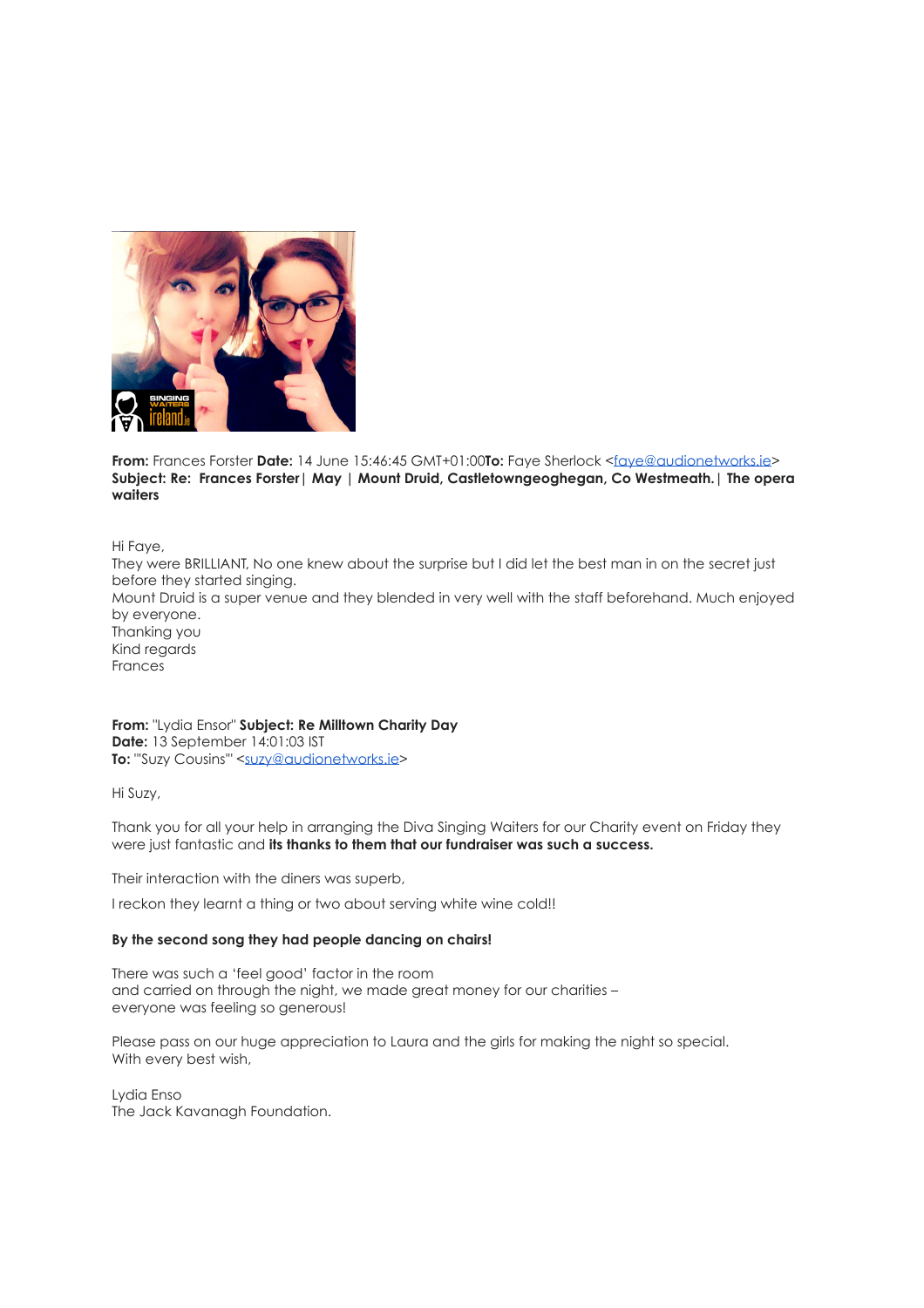## **Subject: RE: Pfizer - Hayley Collins | December 2016 | Thomas Prior Hall, Ballsbridge**

**Date:** 12 December 10:30:13 GMT **To:** Suzy Cousins [<suzy@audionetworks.ie](mailto:suzy@audionetworks.ie)>

Hi Suzy,

I hope all is good with you and you had a lovely weekend.

Just a quick mail to say thanks a million for all your help with the Pfizer Christmas Party on Friday and also a huge thank you to all the acts and entertainment manager who put on a great show!

All acts were enjoyed by everyone who attended – one was as good as the next and had people in good spirits from start to end!

I will most definitely be using Audio Networks again – you really made this whole process so easy and we didn't need to worry about anything on the night or the run up to it.

Thanks again, **Hayley** 

Begin forwarded message:

**From:** Paul Mc Naughton **Subject: Re: Paul McNaughton | Sat 4th June | Greystones | New Opera Waiters Show Date:** 15 June 18:44:04 IST **To:** Suzy Cousins [<suzy@audionetworks.ie>](mailto:suzy@audionetworks.ie)

Hi Suzy,

The opera singers went down very with all the guests. Their routine was timed perfectly and their song choice was warmly received.

We had kept their appearance as a surprise for the bride and she was delighted with their appearance once she realised that Fergal was not an arrogant chef beratting the guests

Regards Paul

## **Begin forwarded message:**

**From:** Frances Forster **Date:** 14 June15:46:45 GMT+01:00 **To:** Faye Sherlock [<faye@audionetworks.ie>](mailto:faye@audionetworks.ie) **Subject: Re: Frances Forster | |The opera waiters Saturday May | Mount Druid, Castletowngeoghegan, Co Westmeath. |**

Hi Faye,

They were BRILLIANT.

No one knew about the surprise but I did let the best man in on the secret just before they started singing.

Mount Druid is a super venue and they blended in very well with the staff beforehand. Much enjoyed by everyone.

Kind regards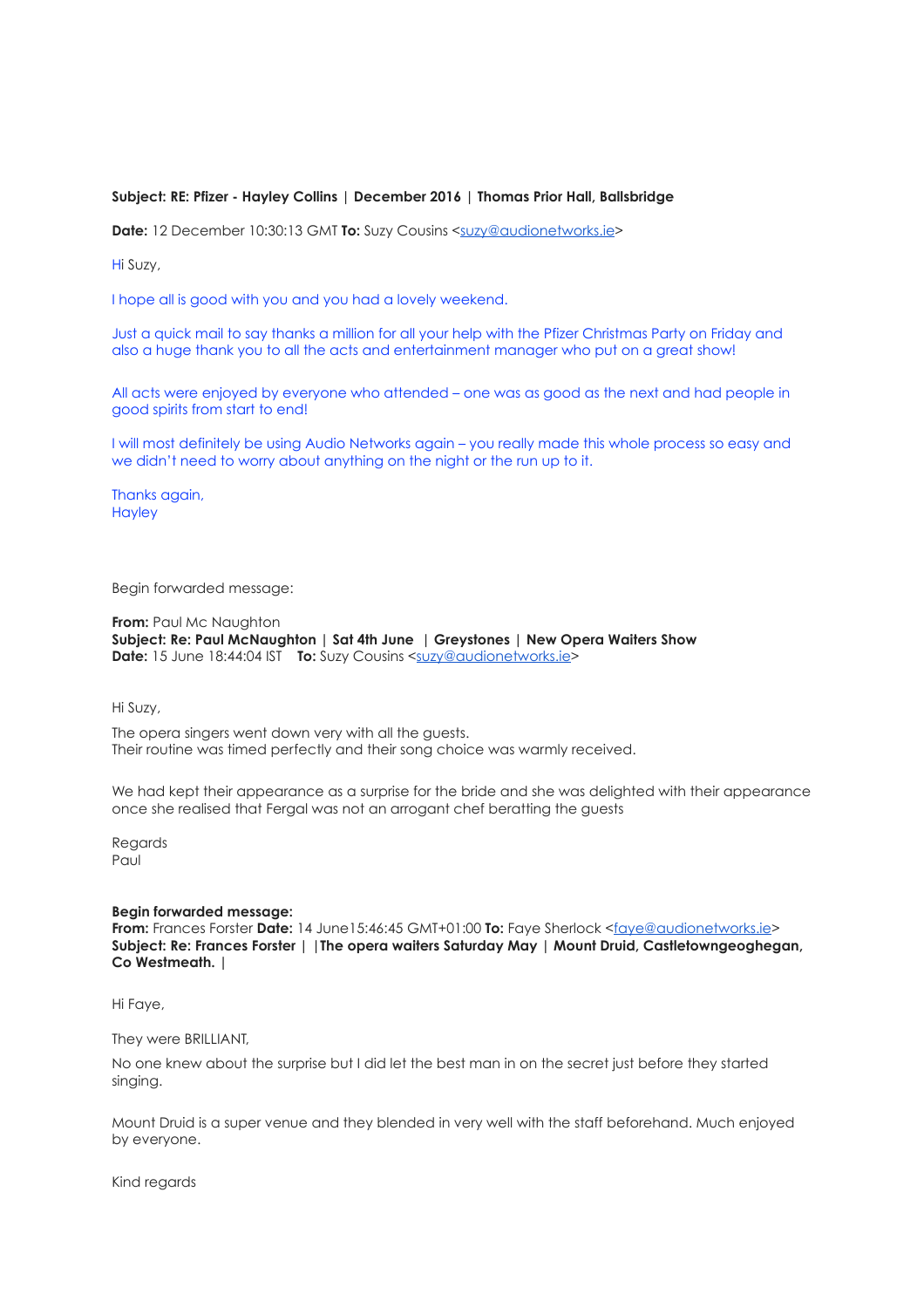Frances Forster

**From:** Paula Boast **Subject: | Fitzwilliam Place, Dublin 2 THE Singing Waiters Date:** 29 December 18:16:18 GMT

**To:** Suzy Cousins <[suzy@audionetworks.ie](mailto:suzy@audionetworks.ie)>

Dear Suzy

Yes they were great.

Everyone was very very impressed with them.

They did a great job. Totally lifted the mood!

Thanks so much

Paula

Sent from my iPhone

**From:** Fiona Geoghegan **Date:** 7 March 22:15:54 GMT **To:** ["suzy@audionetworks.ie"](mailto:suzy@audionetworks.ie)**Subject: Thank you**

Hi Suzy,

Just a quick note to say thanks to the singing waiters for a fantastic performance at our wedding on Saturday.

They got two standing ovations & everyone is still talking about them.

We are so glad that they were part of the day & they made it really special for us.

Please pass on our sincere thanks. Fiona & Paul.

Sent from my iPhone

Hi Suzy

Just back in the office today – cant believe it is all over – we had a terrific day and the Singing Waiters really topped it all off – they were AMAZING!!

I have already had the Hotel onto me looking for your details as they have a couple interested and I am sure that other guests will be on in time asking the very same. They really were first class!!

Please pass on mine and Jeffs thanks to both of the guys – we are really looking forward to seeing the videos and pictures to appreciate it all over again!

Many thanks Sarah

**Sarah Doherty** Dealer Manager 2020 Mobile Group Ireland